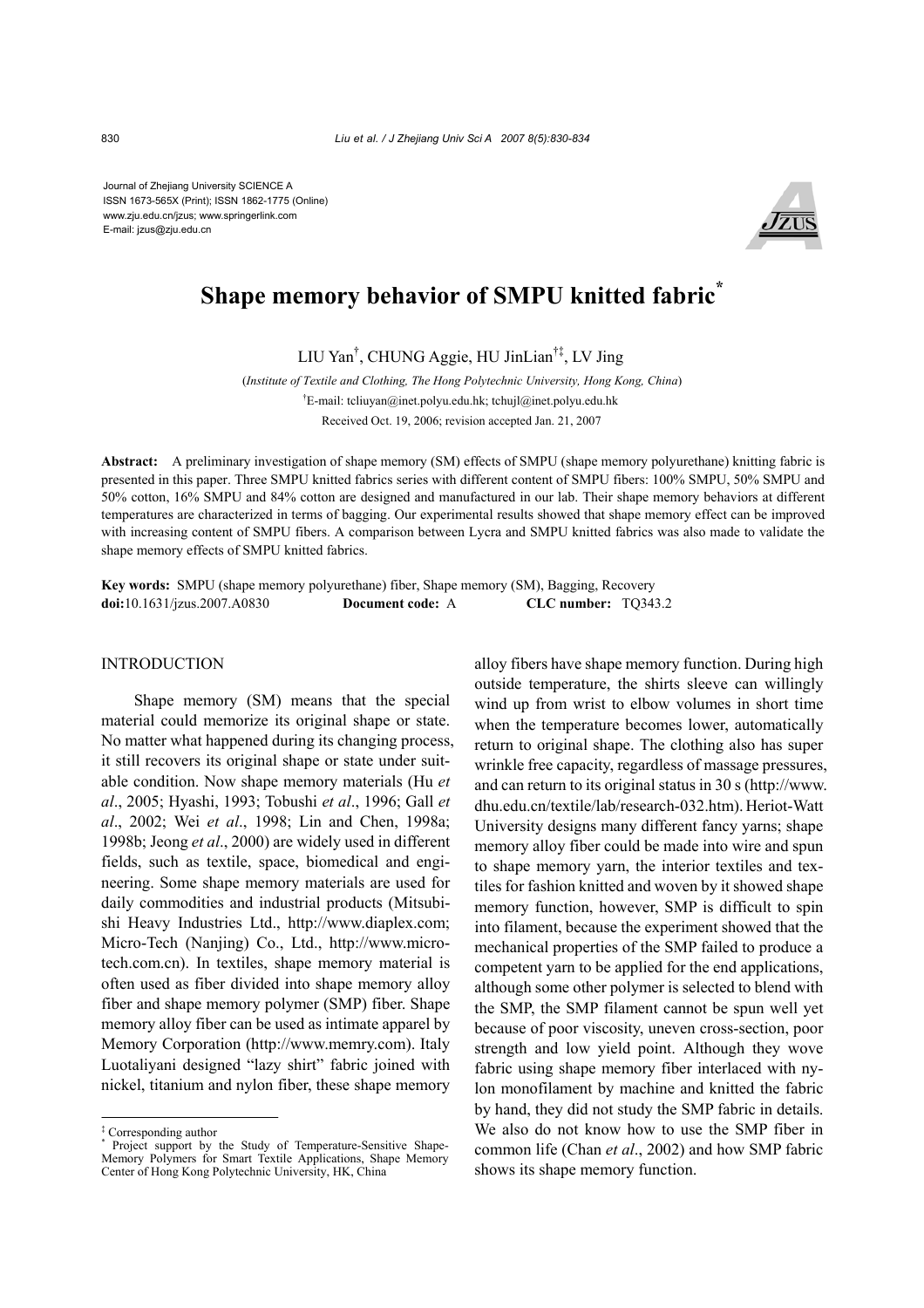Now spinning good performance SMP fiber and how to take advantage of its shape memory effect is very interesting research. In order to develop new product and decrease its cost, shape memory polyurethane (SMPU) fiber and its application to the knitting fabric were studied in this work. The bagging of knitting fabric is used to test the shape memory performance because of its special and obvious shape (Zhang *et al*., 1999).

In this work, all the SMPU fiber used was made directly by conventional wet-spinning method. An innovation in this work is that SM fiber need not be embedded by SMP or shape memory alloy need not be embedded by other resins, as it is knitted strongly. The fiber's switch temperature is 60 °C. The finer shape memory fibers are from 8 tex to 36 tex. The max strain is from 101% to 204%.

#### EXPERIMENTAL DESIGN

# **Spinning yarns**

Table 1 lists the yarn specifications in our research. As shown here, the cotton selected was combined with shape memory filament, because it is common material of different spinning system and the yarns could be endowed with natural fiber's good effect. Also the elastic polyurethane fiber—Lycra was spun with shape memory fiber and cotton, because its temperature response has bright contrast to the shape memory yarn.

To prepare the shape memory yarns, four facilities (Table 2) are used and four types of shape memory yarns and one Lycra yarn were designed in experiments: (1) Three-ply yarn; (2) Friction spinning yarn; (3) Ring spinning yarn; (4) Lycra yarn.

To prepare the shape memory yarns, four facilities (Table 2) are used and four types of shape memory yarns and one Lycra yarn were designed in experiments: (1) Three-ply yarn; (2) Friction spinning yarn; (3) Ring spinning yarn; (4) Lycra yarn.

# **Knitting fabrics**

Knitting fabrics can easily be used to form bagging, and so can exhibit bagging very well. Table 3 shows all the knitting fabrics in our experiment. Knitting machine characteristics are described in Table 4. All the knitting fabrics were jersey.

| Yarn ID | Fiber content         | Yarn type          | Yarn count (tex) | $T_{\rm g}$ (°C] |
|---------|-----------------------|--------------------|------------------|------------------|
| Y1      | <b>SMPA</b>           | Filament yarn      | 36               | 60               |
| Y2      | <b>SMP B</b>          | Filament yarn      | 20               | 60               |
| Y3      | SMP C                 | Filament yarn      | 16               | 60               |
| Y4      | <b>SMPD</b>           | Filament yarn      | 8                | 60               |
| Y5      | 50% SMP D, 50% cotton | Filament core yarn | 16               | 60               |
| Y6      | 16% SMP C, 84% cotton | Filament core yarn | 97               | 60               |
| Y7      | $100\%$ cotton        | Two ply yarn       | 63               |                  |
| Y8      | 84% cotton, 16% Lycra | Filament core yarn | 53               |                  |

| Table 1 Specification of yarn specimen |  |  |
|----------------------------------------|--|--|
|----------------------------------------|--|--|

| Table 2 Yarn spinning methods and facilities |  |  |  |  |  |  |
|----------------------------------------------|--|--|--|--|--|--|
|----------------------------------------------|--|--|--|--|--|--|

| Machine                                                   | Yarn type          | Yarn ID |
|-----------------------------------------------------------|--------------------|---------|
| Two spindles twisting machine (Simet)                     | Three-ply yarn     | Y 5     |
| Lab ring spinner (SKF)                                    | Filament core yarn | Y6      |
| Ring spinning machine with Lycra spinning device (Zinser) | Filament core yarn | Y8      |

| Table 3 Knitting fabric description |                |                       |                    |                       |                            |                                      |                              |
|-------------------------------------|----------------|-----------------------|--------------------|-----------------------|----------------------------|--------------------------------------|------------------------------|
| Group                               | Fabric<br>code | Fiber content         | Yarn type          | Yarn<br>$count$ (tex) | <b>Tightness</b><br>factor | $T_{\rm g}$<br>${}^{\prime\circ}$ C, | Fabric thick-<br>$ness$ (cm) |
|                                     | S <sub>2</sub> | 100% SMP B            | Filament yarn      | 20                    | 12.08                      | 60                                   | 0.051                        |
| 2                                   | C/S 2          | 50% SMP D, 50% cotton | Filament core yarn | 16                    | 10.40                      | 60                                   | 0.071                        |
| 3                                   | $C/S$ 2 R1     | 16% SMP F, 84% cotton | Filament core yarn | 97                    | 13.72                      | 60                                   | 0.147                        |
| $\overline{4}$                      | C <sub>3</sub> | $100\%$ cotton        | Two-ply yarn       | 63                    | 16.75                      | -                                    | 0.100                        |
| 5                                   | C/L2           | 16% Lycra, 84% cotton | Filament core yarn | 53                    | 13.72                      |                                      | 0.145                        |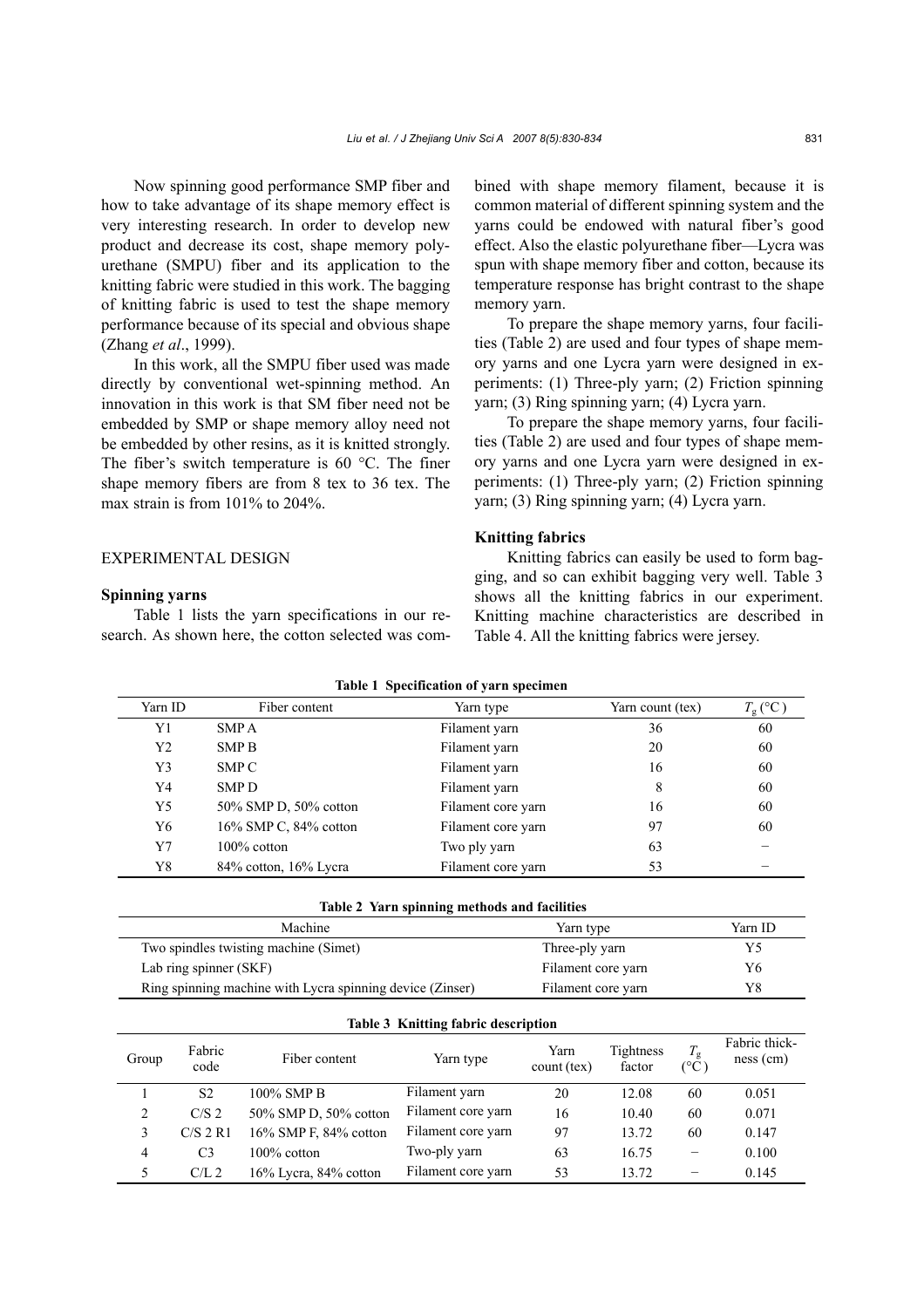| Table 4 Knitting machine   |                          |                                       |  |  |  |  |
|----------------------------|--------------------------|---------------------------------------|--|--|--|--|
| Knitting machine           | No. of needles Fabric ID |                                       |  |  |  |  |
| Lawson-Hemphill FAK 3 1/2" | 160                      | $C3$ , $C/S$ R <sub>1</sub> ,<br>C/L2 |  |  |  |  |
| Single jersey machine      | 300                      | S2, C/S2                              |  |  |  |  |
| .                          |                          |                                       |  |  |  |  |

FAK: fiber analysis knitter

In order to keep the knitting fabrics' dimensional stability, all the tested fabrics were set to form its permanent flat shape at 160 °C in the curing machine.

The details are as follows:

(1) The knitted fabric is fixed on the pin frame and should be placed flat and evenly.

(2) The curing machine temperature was adjusted to 160 °C, after which the fabric was put into it heated for 3.5 min.

(3) The fabric was cooled down under room temperature for 5 min, and taken from the pin frame.

After being pretreated, the fabric is flat and easy to be made into any shape.

# **Making bagging**

Bagging SM fiber into 3D spherical shape involves complex deformations including tension, shearing, bending and compression of the SM cloth into different directions. As the general phenomena of fabrics, the bagging can determine the fabric's performance simply by its shape and height. Then the bagging was made for testing shape memory effect.

The procedure of making bagging (Fig.1) is described bellow:

(1) The sample was fastened on the top of the circular bottom plate (diameter: 5 cm) on the reverse side.

(2) The ground placement was set by subject to the top steel ball (sphere) (diameter: 2.5 cm) on the sample without loading.

(3) The steel ball exerts a force on the specimen at speed of 150 mm/min, and is stopped and held at 3 cm (maximum extension) displacement for 3 min. Then it rises to the ground displacement and the process is repeated 3 times.



**Fig.1 Making bagging procedure** 

#### **Measuring the bagging height**

In order to investigate the shape memory behavior of the knitting fabrics, after taking them from the Instron, the bagged specimens were measured by the carpet thickness gauge metric immediately (the height is named unloading height), after which the specimen was relaxed for 3 h on a flat bench under standard condition. And then the height (called bagging height after relaxation) was measured*.* At last the sample is heated at different temperature (100, 75, 50) and 30 °C). Non-recoverable bagging height is measured every one minute, and then we could get three non-recoverable bagging heights at every temperature.

## RESULTS AND ANALYSIS

#### **Behavior of shape memory knitting fabric**

From these experiment procedures, we could easily observe the shape memory behavior of the shape memory knitting fabric. As shown in Figs.2~5, just as predicted, the shape memory knitting fabric could change shape according to the temperature's changing, but it did not return to its original shape totally. The shape memory knitting fabric obviously recovered at higher than its transfer temperature, which was about 60 °C.



**Fig.2 Bagging recovery performance of 100% SMP knitted fabric (S2) under different temperature**

 In addition, we also found that all the fabrics recovery phenomena included three stages: (1) instant elastic recovery; (2) high elastic recovery; (3) plastic recovery with thermal response. Instant elastic recovery occurs during the unloading process, the shape memory fabric had no obvious changes; the high elastic recovery arises in the course of relaxation, shape memory shows its excellent behavior; and the plastic recovery with thermal response occurs while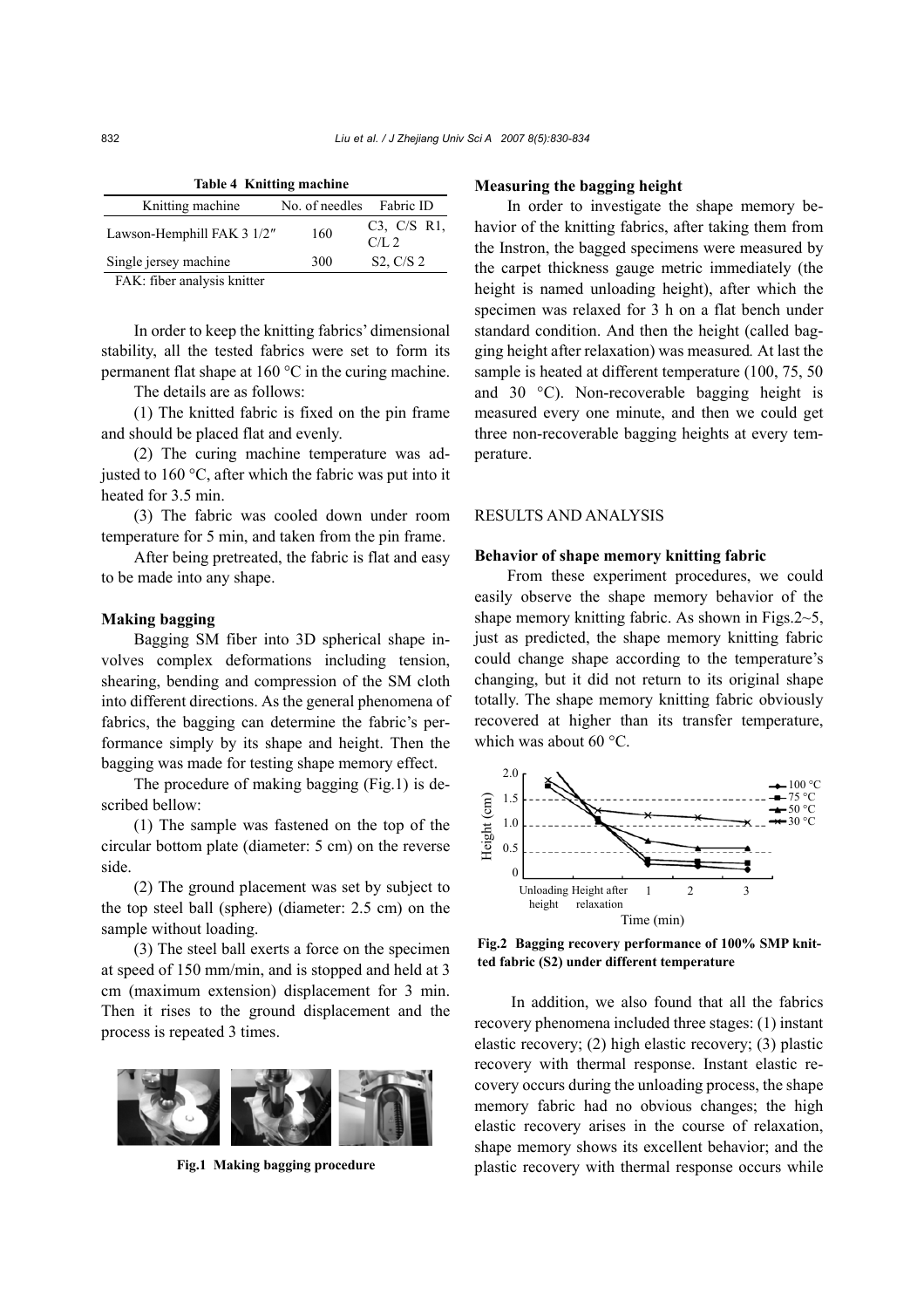the fabric is heated at different temperature. This finding provides better prediction; apparently, the shape memory fiber could show big changes at the third stage.



**Fig.3 Comparison with cotton fabric** 

#### **Effect of shape memory fiber content in the fabric**

It is also interesting to see the effect of shape memory fiber content on the fabrics. According to Fig.4, S2 has 100% shape memory fiber, C/S 2 fabric has 50% shape memory fiber; C/S R1 has 16% shape memory fiber, the more content of shape memory fiber in the fabric, the more recovery change in the fabric.



**Fig.4 Bagging recovery performance of different fiber content (cotton) at 100 °C** 

During the bagging recovery process, after unloading, the changing of C/S 2 and C/S R1 are similar, then after relaxation for 3 h, the C/S 2 became different from C/S R1, the shape memory fiber still had high elastic recovery (Fig.4). In the heating process, the C/S 2 changed very fast, maybe the lower cotton contents in the fabric, the faster the heat transfer. The fabric changing depends little on the time.

#### **Compared with elastic fiber**

As illustrated by Fig.5, the C/CL 2 has good in-

stant recovery. Because Lycra fiber is elastic fiber, its bagging also has minimal recovery during the heating process; it is better than 100% cotton fabric. The C/S 2 fabric still had the best recovery when it is heated at high temperature, which should be higher than its transfer temperature.



**Fig.5 Bagging recovery performance of different fiber content (Lycra) at 100 °C** 

# **CONCLUSION**

In this work, we selected shape memory fiber whose transfer temperature is about 60 °C, which is the boundary at which the fiber changes obviously. Detailed sampling procedures are shown; the bagging of shape memory knitting fabric could recover better when the transfer temperature is higher than 60  $\degree$ C, furthermore when the temperature is higher, the SM fabric could recovery to its limit.

In terms of the use value of the shape memory fiber, the shape memory fiber could be used widely, it is easy to be knitted to fabric and the more shape memory fiber be used the more shape memory effect could be shown.

In particular, we knew that Lycra is also polyurethane fiber, but as it is only elastic fiber, it has no obvious response to the temperature. On the contrary, our shape memory fiber has excellent temperature response performance.

# ACKNOWLEDGEMENTS

Authors thank the invaluable help given by Mr. JI FengLong, and Mr. Zhu Yong during the progress of this work.